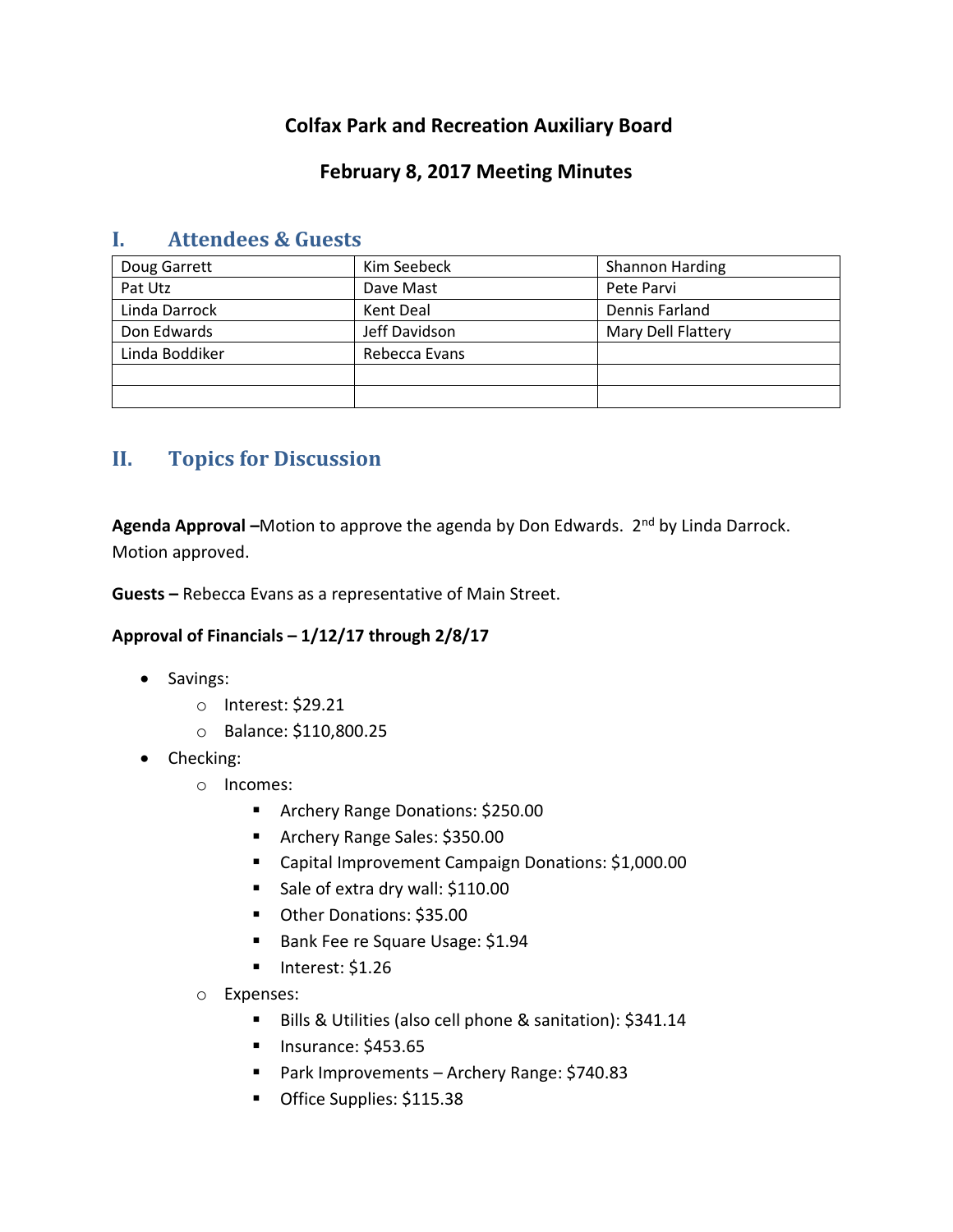- Fuel Expense: \$35.00
- Iowa Parks Membership Dues: \$60.00
- Master design/Confluence: \$4,083.40
- o Balance: \$12,639.85
- Cash Accounts:
	- o Petty Cash Archery: \$250.00

(Overpayment to Confluence corrected via voiding check for \$11,933.30 and issuing new check in the sum of \$4,083.40 [Invoice #13723].)

Motion to approve financials by Kim Seebeck. 2<sup>nd</sup> by Pete Parvi. Motion approved.

**Approval of Minutes from Prior Meeting –** Shannon Harding advised that Karen Russell suggested two minor modifications to the prior meeting minutes and that those changes were in fact made (ex. triple vs. quadruple). Motion by Don to approve January 11, 2017, meeting minutes; 2<sup>nd</sup> by Kim. Motion approved.

#### **Committee Reports**

● **Promotions Committee –** Pat will be here later to provide full report. But Doug Garrett asks the Board to note the following dates. The free fishing weekend is June 3 & 4; therefore, on the morning of 3rd we'll hold the Kids Fishing Derby. And we're also looking at doing some handicap vets fishing on North Lake with trolling motors on that same date, for a combined event. (As an aside, trolling motor use at QSP will be discussed at the next meeting to establish rules, etc.) The following weekend is June 10th – the first concert date. The committee is still working on lining up bands. The second concert date will be September 16th. Doug asked the Board to be thinking of what each member would be willing to take ownership of because it takes a lot of Board and volunteer involvement for these events to be successful. Finally, Doug noted that next Wednesday night is the next promotions committee meeting.

Pat Utz provided his report. He reiterated the Kids Fishing Derby will be held Saturday, June 3rd. The committee is starting to plan the event. Pat has spoken with Dave Hostetter, who is very interested in putting on another 5k run this summer. Mineral Springs Days would be last weekend in August if they happen. Thus, he wants the 5k run to occur that same Saturday morning (8/26/17). Rebecca Evans advised that she would email Pat once she knows something definitive regarding Mineral Springs Days. Pat wants to promote the run more than we did last year and has applied for grant monies for marketing of the park. Dave Hostetter will be contacting Tim Bergan and Matt Scotton about the 5k run as they're willing to help promote it as well. Next,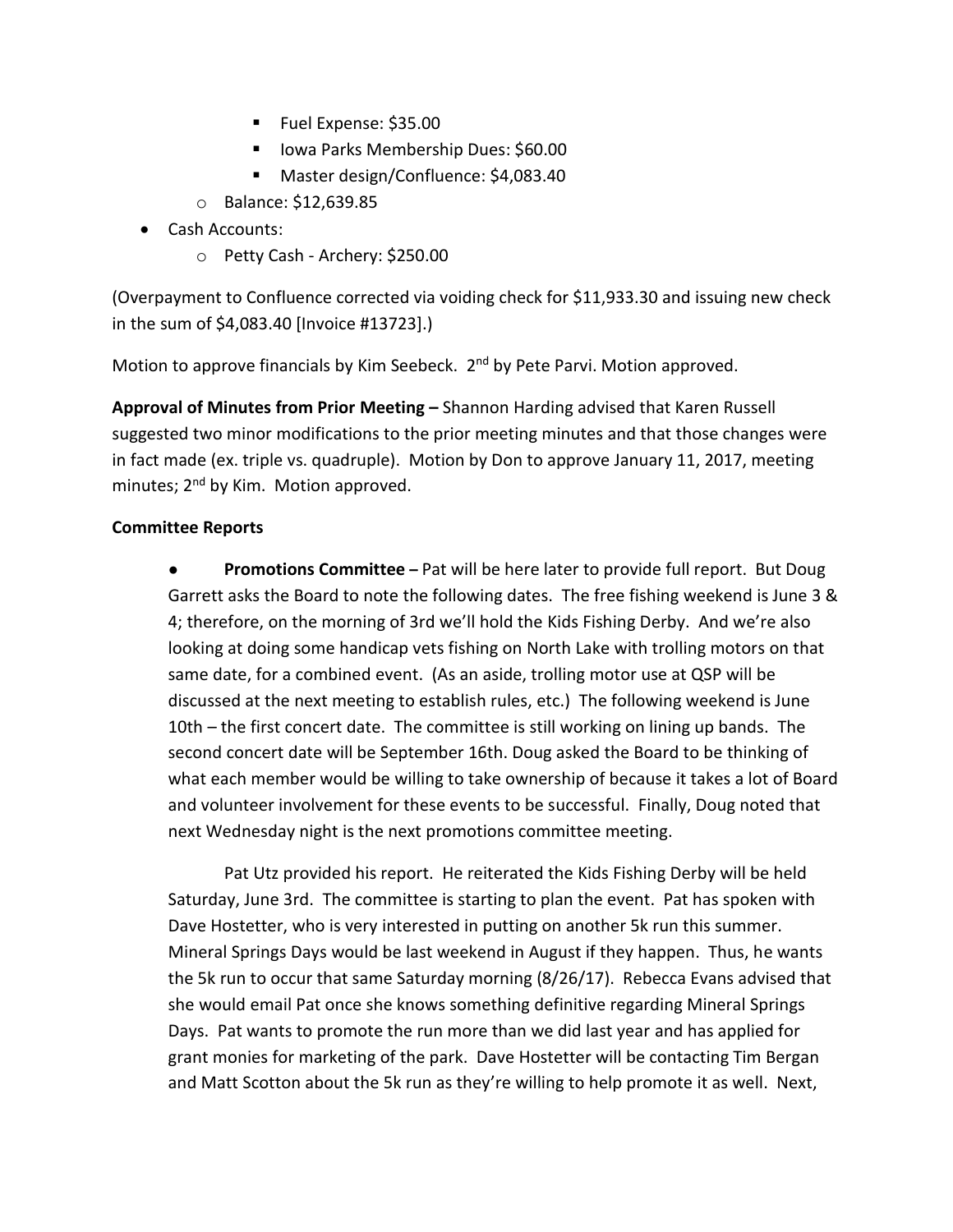Pat advised there will be a photography contest discussed at the next promotions meeting – QSP would ask folks to submit photos they've taken in the park, and would award prizes. Don contacted Pat last week about an idea proffered by Jeff Sontag: that perhaps photos taken of the park could be made into framed prints that could be offered for sale with proceeds benefiting both the park and the school's art department. Discussion ensued. An example print was passed around. Pat believes the cost of materials for a quality print, matting and frame would be about \$50. He wonders if folks would want to pay \$75+ for such a print. The possibility of holding a raffle or silent auction to raise funds was also discussed. Kim recommended that smaller items be offered for sale too; Shannon suggested that perhaps the available prints could be sold separately so folks could do their own matting and framing. The Board is in favor of the Promotions Committee moving forward on the idea. Next, Dennis Farland provided an update re bands for the summer concerts: Dog Fathers, Rich Webster Band and Lux would play at a cost of \$1,500 on June 10; that sum includes sound and lights. In September, the Harvest Band – country/country rock – and Slipstream (including some former members of 8 Track Band) are interested in performing. Dennis is waiting on the cost estimate for those potential September bands. Shannon moved to approve the expenditure of \$1,500 to hire the three bands for the June 10 concert. Pete seconded. Motion approved. Lastly, Doug noted that a significant number of toys that were donated by RD Streeter will be used for prizes at the Kids Fishing Derby. Also, Doug will be approaching Casey's about being a financial sponsor for the fishing derby.

**Design Steering Committee** – Kim drew the Board's attention to the email she recently sent that attached the booklet prepared by Confluence for its review. Jim with Confluence wants any comments or feedback by the Board. Kim emphasized the importance of feedback because this booklet is our road map moving forward. It will be a valuable tool for approaching potential developers, applying for grants, etc. Kim indicated that we're nearing the end of our contract with Confluence. Notably, Jeff Davidson advised the Board that he recently had a meeting with a developer and he'd like to share the developer's comments about the plan for QSP's development. Jeff indicated the purpose of his meeting was to get the reaction of someone in the commercial real estate business. Overall, the developer loved the concept of QSP, and he is someone who is familiar with the Terry Trueblood Recreation Area in Iowa City. He believes Colfax can have an equally huge community asset in QSP. If we were to decide upon the use of concessionaires, the developer said Shields or BassPro should be interested in that – how could they not be? He loves the idea of the lodge facility and its use. He thinks the park's distance from Des Moines is great. The developer did believe that the proposed lodge and proposed hotel should be closer to one another however, either adjacent to or even physically connected. One concern he expressed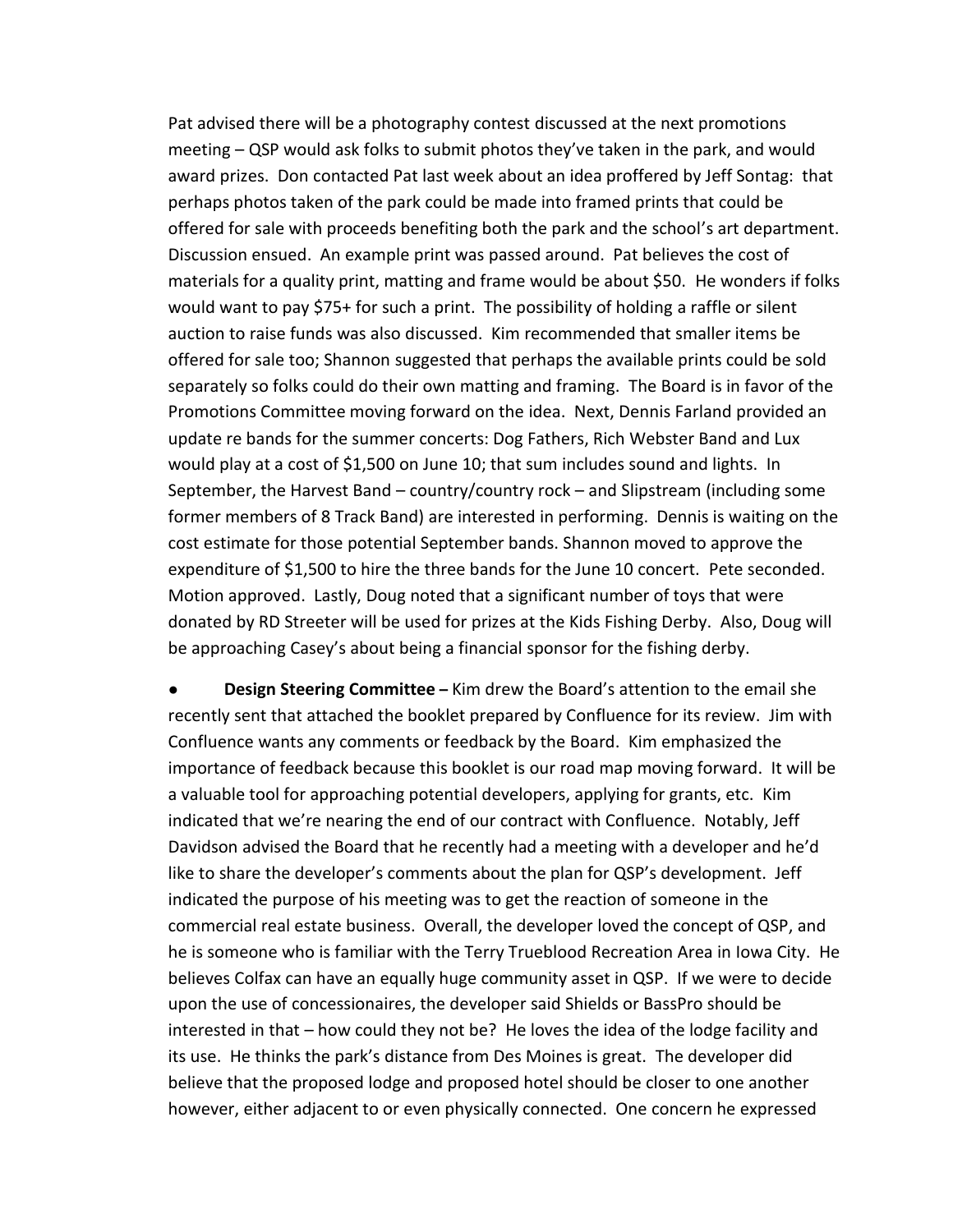was that the plan might be "over retailed and under residentialed." He thinks condos on the water would sell because people love to be on the water – either as primary or secondary homes. Interstate retail is a really tough market right now. He made the point that River Landing retail in Coralville had to be completely subsidized. Jeff recommended we think about that because residential would be an easy sell, in his opinion as well. The developer also recommended QSP get as many events planned as possible to show potential developers that there already exists interest in and use of the park. He also thought bike shops would be interested in a concessionaire. With specific regard to the planned hotel, it was recommended the Board talk to a hotel developer specifically, one experienced with flag hotels, particularly if we want it high end. The developer further suggested that amenities should look fun to draw interest. He believes a water feature that could be seen from the interstate would be huge asset to the park. Moreover, he thinks QSP could take advantage of its nearness to the Iowa Speedway and the fact those events draw thousands of visitor. He also suggested the Board take advantage of park's grandeur, noting that the first building designed and built in the park will set the tone. Given the planned RV camping, the developer noted that if RV people like this park, the word of mouth that will happen once it is established in a manner that impresses RV folks will be incredible. Jeff reiterated that shopping retail is difficult so he believes an emphasis on restaurants, a shooting range, or things that relate more directly to the park's amenities are best. If the lodge was moved to the now-designated retail area on master plan, it would free up area for possible residential space if the Board decides to go that way. Doug noted that a band shell or similar structure could perhaps go where the lodge is depicted now. Jeff advised the Board that Trueblood's lodge is consistently booked and there is no close by hotel, it's kind of off the beaten path. To provide this area with a lodge and nearby hotel should also result in consistent booking, and hence consistent income for the park. Finally, Kim advised the Board she has a meeting with another developer to gain feedback on the master plan. She hopes Jim with Confluence will be able to attend that meeting with her.

**● Operations/Planning Committee –** Don presented the Board with a financial donation made by the Talsma Brothers to benefit the archery range. They don't seek any publicity for the donation, but Don thinks perhaps arranging for a photo to be taken of them and Doug or other Board members holding the check might be a nice gesture in thanks. Regarding getting water out to the park, Doug advised that George Dickerson wants to have a meeting with Don, Greg Rhames and himself before getting into more specifics about the project. Doug advised the cost is a very sizeable amount even with George's generous donation of \$25,000 in labor costs. We'll need grant money to get it done. There is no definitive date for that meeting yet. Next, Shannon gave an update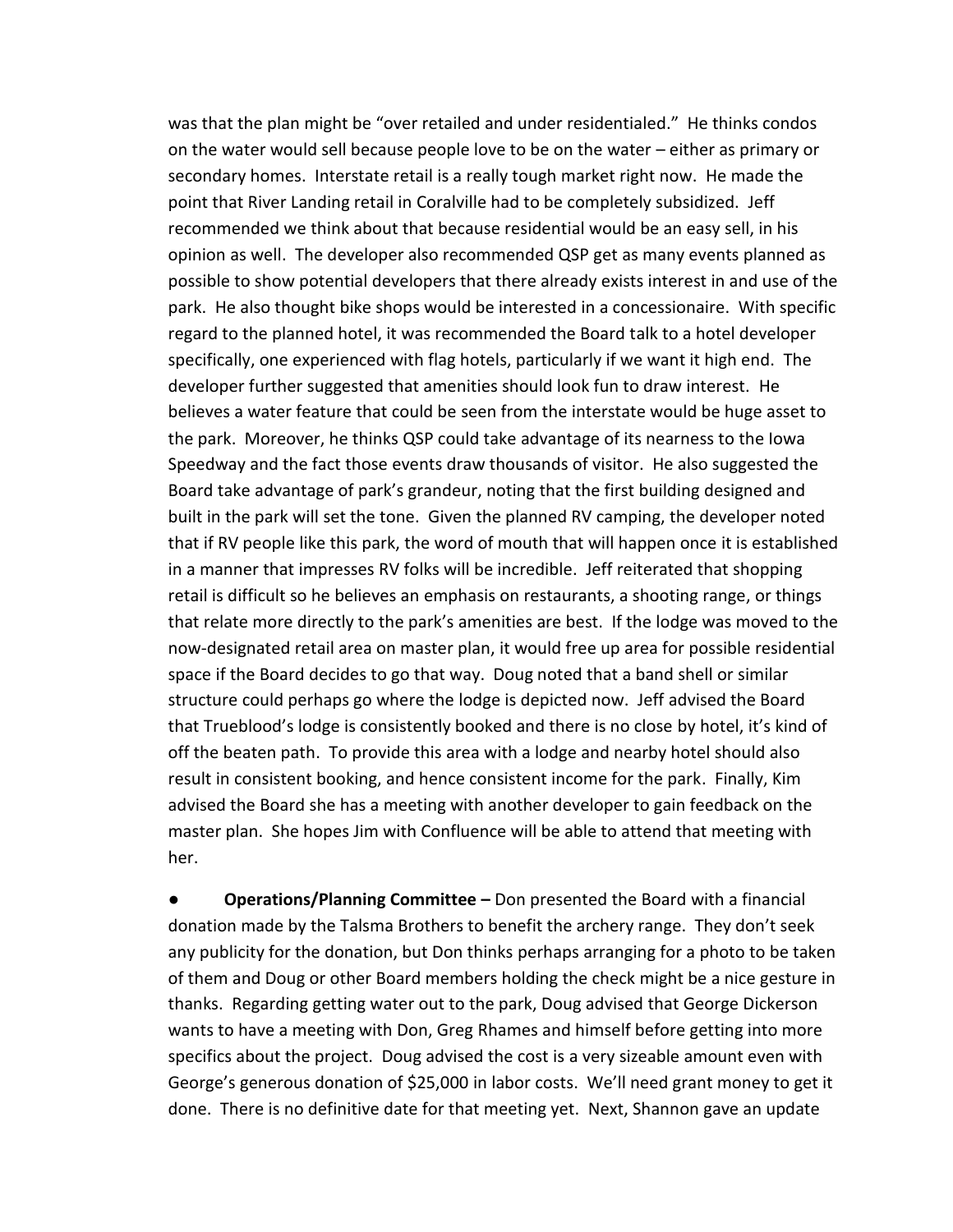on behalf of Greg regarding the range – he is there now overseeing the first league night. Shannon advised interest in the range continues; one league has formed to date with 14 members. That means 14 persons using the range every week for a period of eleven weeks, generating significant archery income. Monthly and quarterly memberships have been purchased, the first archery lesson has been conducted, and one member has participated in regional and national archery competitions and will be trying out for the next U.S. Olympic team – and he now practices at our range! Doug reported a potential hire for the range. Assuming approval is given at the Monday night City Council meeting, a background check will be conducted before the individual can start to take shifts. So the earliest the employee could start would be Wednesday after next. Don noted that a lot of electrical work is happening on Highway 6 on the way into Newton. Due to that work, telephone poles are being given to folks who want them; Don has put the park on the list of those interested. We'll likely get some of the telephone poles and should hear in another 10 days or so. They can be used in the park for a number of purposes, including as posts in the parking areas.

● **Nomination Committee –** Don reported that he will follow up with Mike Talsma and Kevin Hartger about their interest. There are no new persons to nominate.

● **Finance Committee/Capital Campaign Kickoff –** Doug advised there is nothing new to report. The archery range costs have been fully covered by sponsorships and donations.

**Update of Archery Range** – Given above; see Operation/Planning Committee report, *ante*.

**Block Building Future Use/Remodeling Budget** – Doug advised that more sanding has been performed in the last couple days and crews will be out this weekend to finish the tuck pointing. Shannon will get the paint selections to Doug so he can provide them to the company for future use once the weather permits. Doug applied for a grant that would provide for up to 25 gallons of paint for the block building's interior – it will be a good start. More cleaning and power washing will be scheduled once the weather warms up. It will take a fair number of people to organize and get that work done; Greg will head the effort. Framing windows and lighting updates will also be needed.

**RV Campground Development/Planning Budget –** More information will be offered following the meeting with George Dickerson.

**Kum & Go Dog Park Update –** Doug reminded the Board that his request for a quote from a local fencing contractor never came through. Thus, he contacted Des Moines Fence (they did the fencing at Newton's dog park) about a ballpark estimate. He provided them with measurements of 120' x 380' and asked that they include a large gate to accommodate a